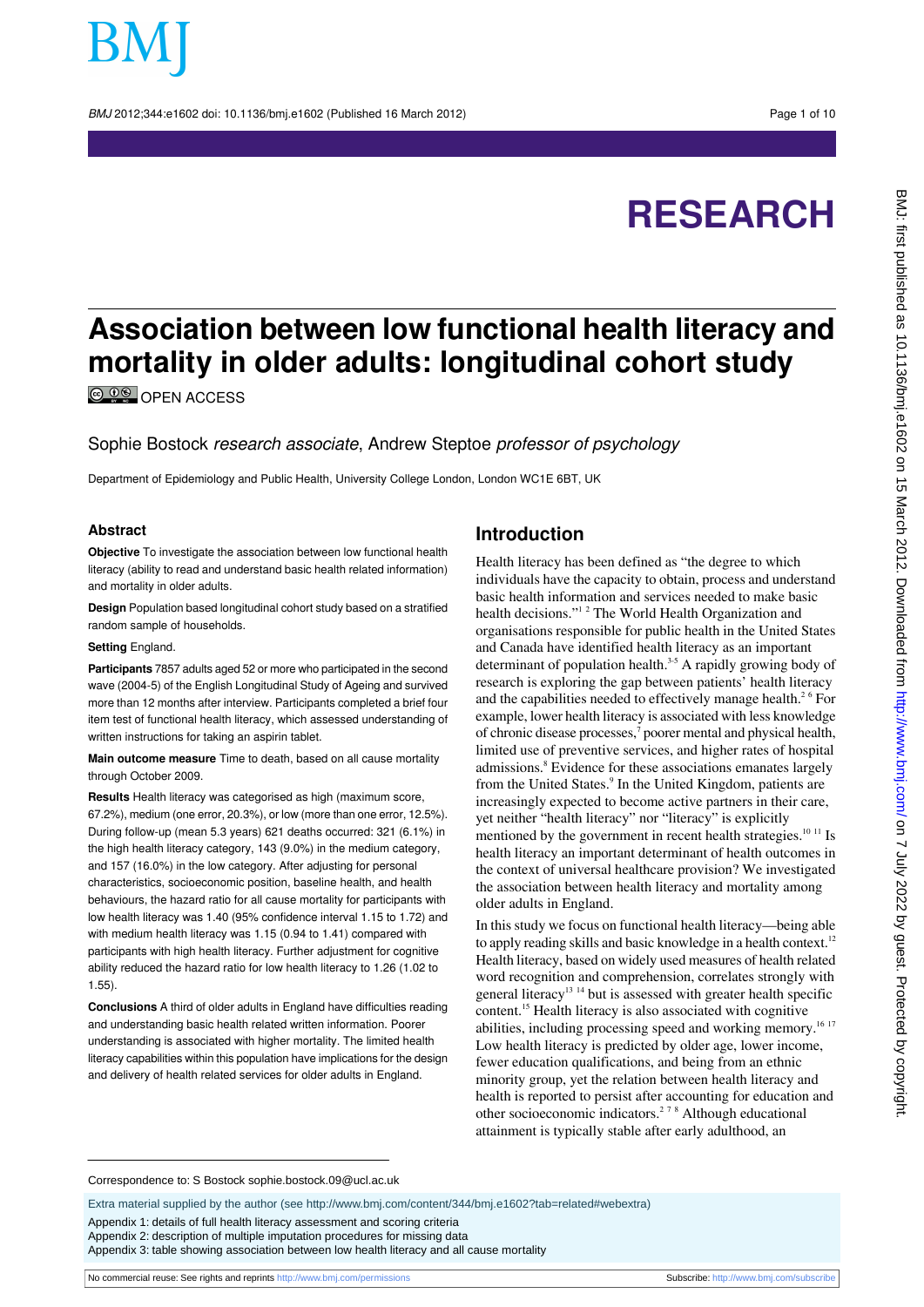individual's health literacy may increase (for example, through interaction with peers or medical professionals), or decrease as part of a general decline in cognitive capabilities with age.<sup>18</sup> Intervention studies to tackle low health literacy have led to improvements in self care and quality of life, lending importance to health literacy as a potentially modifiable risk factor.<sup>1</sup>

Low health literacy may lead to particularly harmful consequences in older age, given the complexities of managing chronic disease and age related cognitive decline.<sup>20 21</sup> We investigated whether low health literacy was associated with an increased risk of mortality in older adults in England, independent of established risk factors, including age, socioeconomic position, and pre-existing illness. We hypothesised that harmful lifestyle behaviours and weaker cognitive function would contribute to a significant association between low health literacy and increased mortality.

## **Methods**

The sample was drawn from the second wave (2004-5) of the English Longitudinal Study of Ageing, a national cohort study established in 2002 to study health and ageing in adults aged 50 years and above.<sup>22</sup> Participants are contacted every two years for interview and every four years for a health examination. The initial interview (wave 1) included a nationally representative sample of 12 099 adults aged 50 or more from private households who had participated in the health survey for England in 1998, 1999, and 2001—an annual government health survey based on a stratified random sample of all households in England. The second wave of the English Longitudinal Study of Ageing included 8781 core participants, 81.5% of eligible participants.<sup>23</sup> Non-response was higher among those with no educational qualifications, of non-white ethnicity, or with limiting illness, and among women aged 85 or more.

## **Functional health literacy**

We assessed health literacy using a brief four item comprehension test based on instructions similar to those found on a packet of aspirin bought over the counter. The test was used in the international adult literacy survey<sup>24</sup> and the adult literacy and life skills survey.<sup>25</sup> Participants were asked to read a fictitious medicine label, enlarged to A4 size. They were able to refer to the label while responding to questions asked by the interviewer, such as "what is the maximum number of days you may take this medicine?" and "list one condition for which you might take the tablet." The task was developed according to a conceptual framework that defines literacy as an ability to fulfil goal directed tasks, in this case in a health context.<sup>26</sup> (See appendix 1 for the full health literacy assessment and scoring criteria.) Each correct answer scored 1 point, resulting in a health literacy score of 0 to 4.

#### **Outcome**

We obtained data on all cause mortality through October 2009 from the National Health Service central data registry.

#### **Covariates**

From the wave 2 interview we obtained data on sex; age; ethnicity (white or non-white); and education, based on the highest qualification achieved (no qualifications, below degree level, and degree or equivalent). To preserve anonymity, participants aged more than 90 are recoded to 99 years, therefore we collapsed age into four groups (52-59, 60-69, 70-79, and ≥80). We coded occupational class according to the National

Statistics Socioeconomic Classification in to three categories (managerial, intermediate, and routine). To account for different distributions of wealth in older age, we categorised total non-pension net wealth for the household into age related fifths (above and below age 65).

Measures of baseline health included self reported doctor diagnosed disease for six separate major life threatening chronic conditions: diabetes, stroke, cancer, asthma, chronic lung disease (including bronchitis or emphysema), and heart disease (including angina, heart attack, congestive heart failure, and abnormal heart rhythm). We coded participants as being positive for depressive symptoms if they scored more than 4 on the eight item Center for Epidemiological Studies depression scale.<sup>27</sup> Participants were also asked if they had one or more illnesses, disabilities, or infirmities that had affected or could affect them for a prolonged period. If this condition limited their activities we classified them as having a limiting longstanding illness. Physical capabilities were also assessed by asking respondents whether health or physical problems interfered with any of six activities of daily living, such as dressing, walking, and using the toilet; we coded yes to any question as a positive response. Self reported health behaviours included smoking (current or not current) and frequency of alcohol consumption (daily/almost daily or less than daily). Physical activity was coded as a dichotomous variable based on moderate to vigorous leisure time activity reported once a week or less than once a week. We excluded body mass index (weight  $(kg)/height(m)^2$ ) from the primary analysis owing to the low sample size agreeing to a visit from the nurse (n=6192), but we included this variable in sensitivity analyses.

Participants completed in private a battery of interviewer administered cognitive function tests with the health literacy assessment. We selected three measures to assess memory and executive function that are known to be sensitive to age related decline and would be minimally influenced by reading skills: orientation in time (correctly stating the year, month, date, and day of the week, yes or no); immediate recall (recall of 10 aurally presented words); and verbal fluency (number of animals listed in one minute). $23$ 

#### **Statistical analyses**

Only core participants of the English Longitudinal Study of Ageing with valid data for health literacy, month of interview, and month of death and who consented to follow-up were eligible for inclusion. We excluded from the primary analyses those participants who survived fewer than 13 months from interview. Based on this sample, the rate of missing data was 9.1% for ethnicity, 5.2% for wealth, and less than 1.5% for all remaining variables. In the case of missing values for a given covariate, we created a separate missing category and included this in the models.<sup>29</sup> To provide a minimum of 10% of the population per category (n>786), we grouped health literacy scores into three categories: high (no errors), medium (one error), or low (more than one error). To compare baseline characteristics across health literacy categories we used the  $\gamma^2$ test for linear trend for categorical variables and analysis of covariance for continuous variables. We estimated the risks of mortality by multivariable Cox proportional hazards regression. Survival time was measured in months from date of interview to date of death, or to follow-up in October 2009. We hypothesised that lower health literacy scores would be associated with an increased risk of mortality. Demographics, measures of socioeconomic position, and baseline health measures were identified a priori as potential confounding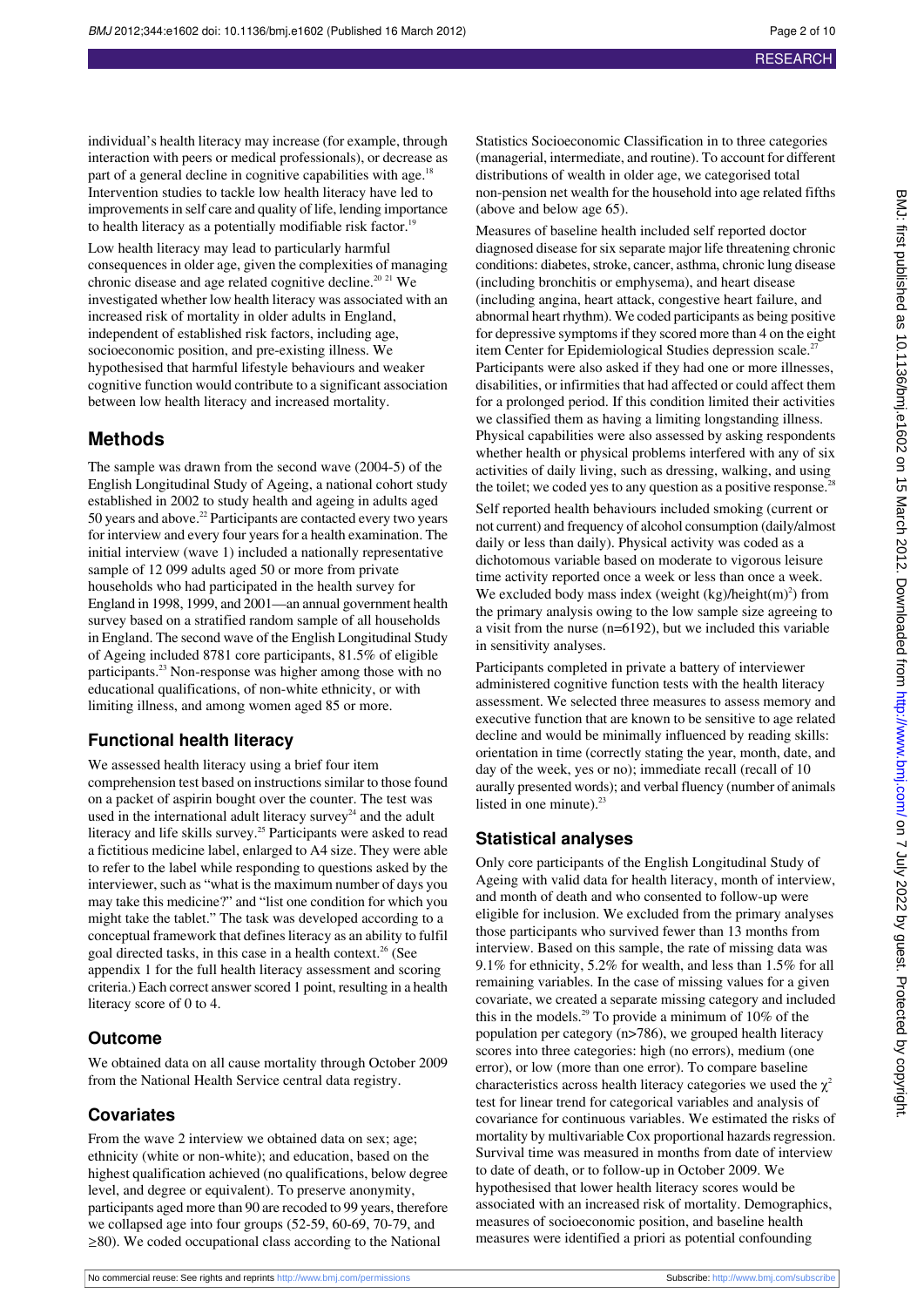factors. We identified health behaviours and cognitive function measures as possible mediators on the pathway between health literacy and mortality. Covariates were entered in blocks, with log likelihood tests carried out for each block to assess improvements to model fit.

In secondary analyses we tested for differences in the association between health literacy and mortality by age, sex, ethnicity, education, or existing chronic disease (any of heart disease, stroke, diabetes, cancer, asthma, or chronic lung disease) by adding interaction terms into separate regression models. We hypothesised that the association between health literacy and mortality would be greater for those with chronic illnesses that required complex self management behaviours.

To test the robustness of the association between health literacy and mortality, we re-ran regression models, treating health literacy as two and four categories. We also ran models based on complete cases, with and without body mass index. Since terminal cognitive decline may begin two to three years before death, we tested the effect of excluding patients who died within 24 months after interview, and we compared the results with all participants, regardless of survival time. To investigate further the influence of missing data, we also used multiple imputation of missing values for health literacy, baseline covariates, and survival time. We included all variables in the primary analyses in the imputation models, along with self rated sight (excellent to poor, or blind (n=33), on a six point scale), to create 20 imputed datasets.<sup>30</sup> Imputation procedures are described in detail in web appendix 2. All analyses were done using SPSS version 18.0.

# **Results**

Among core participants who were interviewed at wave 2 of the English Longitudinal Study of Ageing, 8316 (94.7%) completed the assessment of health literacy. The main reasons for non-completion were sight (n=132) and health problems (n=59). Older participants were less likely to complete the health literacy assessment (83.2% of those aged more than 80; P<0.001). Outcome data were not available for a further 324 participants with no consent for follow-up (n=318) or missing survival data (n=6). After exclusion of 135 participants who died within 12 months of interview, the analytical sample comprised 7857.

Health literacy was categorised as high (maximum score, 67.2%), medium (one error, 20.3%), or low (more than one error, 12.5%). Low health literacy included those scoring 2  $(9.0\%)$ , 1  $(2.7\%)$ , and 0  $(0.7\%)$ . Lower scores were associated with increasing age and indicators of low socioeconomic positionbut not with ethnicity (table  $1 \downarrow$ ). One quarter of adults aged less than 60 could not correctly answer all four questions (25.1%), compared with almost half of adults aged more than 80 (48.4%). Participants with no educational qualifications were four times more likely to have low health literacy than participants with degree level qualifications (21.3% *v* 4.9%). Lower health literacy was also associated with a higher prevalence of depressive symptoms, physical limitations, and chronic diseases; specifically heart disease, diabetes, stroke, and asthma. Smoking, physical inactivity, and alcohol consumption less than daily were positively related to low health literacy. Higher health literacy scores were associated with stronger cognitive abilities, including orientation, verbal fluency, and working memory.

Length of follow-up ranged from 13 to 66 months, mean 63.2 months (5.3 years). During follow-up 621 deaths occurred: 321  $(6.1\%)$  in the high health literacy category, 143 (9.0%) in the medium category, and 157 (16.0%) in the low category.

Low and medium health literacy were associated with a 75% and 24% increased risk of mortality, respectively, compared with high health literacy, after adjusting for age and sex (table [2⇓](#page-9-0), model 1). Adjustment for indicators of socioeconomic position, including wealth, education, income, and ethnicity, reduced the hazard ratio for low health literacy from 1.75 to 1.57 (95% confidence interval 1.29 to 1.92, model 2). After additional adjustment for baseline health status, including major chronic diseases, disabling illness, and physical health, the relation between low health literacy and mortality was further attenuated but remained significant (1.47, 1.20 to 1.79, model 3).

The influence of health behaviours on the association between low health literacy and mortality was explored. Adjustment for smoking, alcohol consumption, and regular physical activity had a limited effect on the relation between low health literacy and mortality, with the hazard ratio decreasing to 1.41 (1.15 to 1.73, model 4).

Including cognitive measures within the regression model decreased the hazard ratio for low health literacy and mortality to 1.26 (1.03 to 1.56, model 5). In addition to low health literacy, sex, age, limiting longstanding illness, limited activities of daily living, cancer, smoking, physical activity, and the cognitive measures of fluency and time orientation were significant predictors of mortality (see table in appendix 3). Likelihood ratio tests confirmed that the addition of each block of covariates in models 2 to 5 resulted in a significantly improved fit compared with the previous model (P≤0.001).

The association between health literacy and mortality did not vary significantly by age, sex, ethnicity, education, or pre-existing illness (interaction terms, P>0.05).

## **Sensitivity analyses**

The regression analyses were repeated with health literacy in four categories, by further dividing low health literacy into those scoring 2 out of 4 (n=711) and those scoring 0 or 1 (n=271). A graded effect was evident, with the lowest scoring group having a consistently higher risk of mortality. For example, in the model adjusted for health behaviours, the hazard ratio for scores of 2 was 1.34 (1.06 to 1.68) and for less than 2 was 1.59 (1.18 to 2.14). To investigate the potential influence of preterminal cognitive decline, we re-ran the regression models after exclusion of 153 participants who died within 24 months of the interview. Low health literacy remained a significant predictor, with a hazard ratio of 1.32 (1.04 to 1.67) in the fully adjusted model. Increasing the analytical sample to include all eligible participants (n=7992), regardless of survival time, did not alter the relation between low health literacy and mortality. Introducing body mass index into the model reduced the sample size (n=5685), but the hazard ratio for low health literacy remained significant. Using multiple imputation for missing values generated similar results to analyses based on complete cases; low health literacy remained a significant predictor of mortality after adjusting statistically for demographics, socioeconomic position, health status, and health behaviours. (See appendix 2 for the hazard ratios for low health literacy based on multiple imputation.)

# **Discussion**

One in three older adults in England were unable to understand basic usage instructions on a medicine label, indicating limited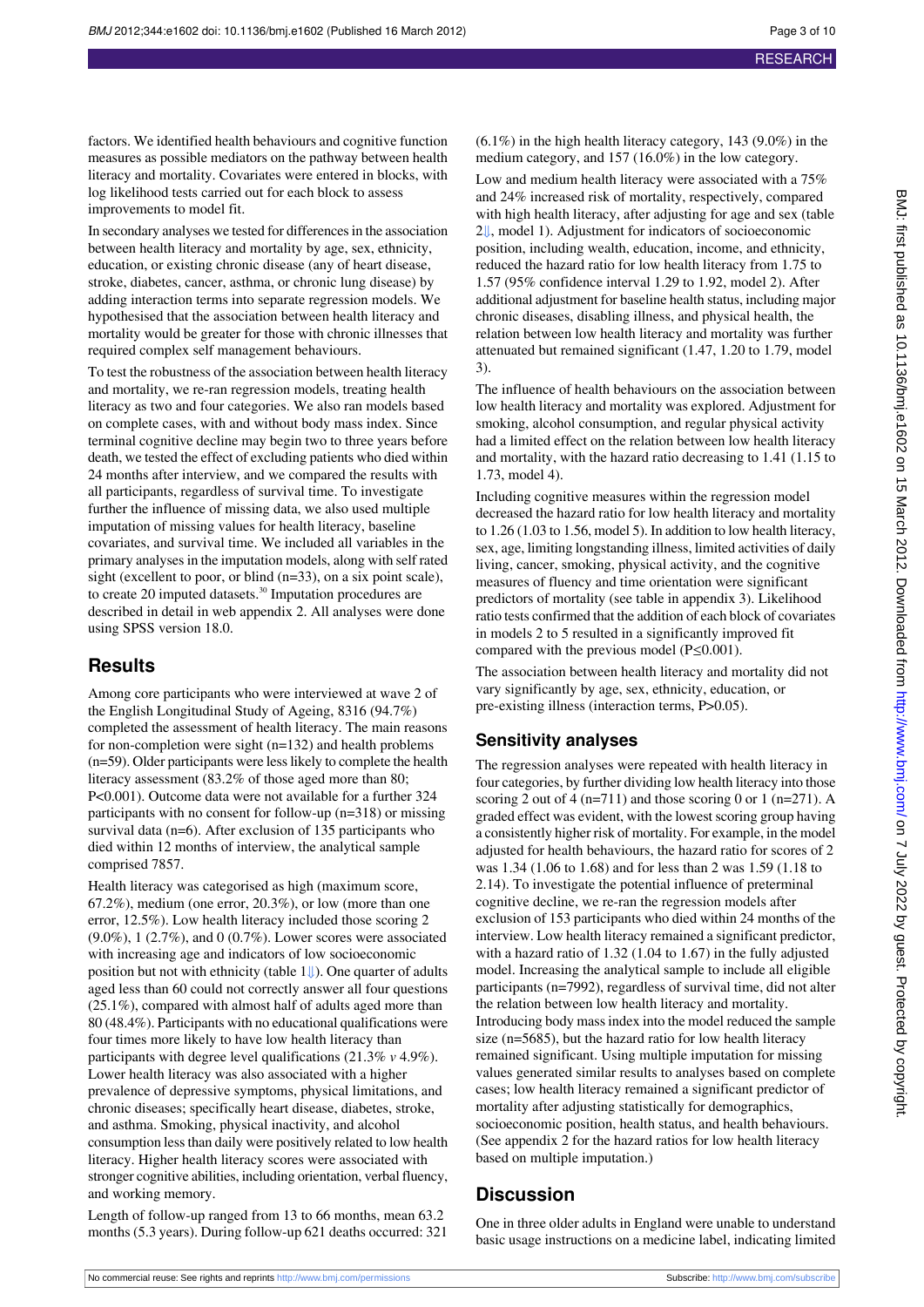health literacy. Adults with low health literacy, with scores in the lowest 12.5%, were more than twice as likely to die within five years as adults with no health literacy limitations, and those with moderate health literacy showed an intermediate pattern. Differences in age, socioeconomic position, baseline health status, and health behaviours explained less than half of the increased risk. After adjusting for measures of cognitive function, low health literacy was still a significant predictor of mortality.

#### **Strengths and weaknesses of the study**

This is the first national prospective study to examine the association between health literacy and outcomes in England. Poor health outcomes are thought to be a factor of both individuals' health literacy and interactions with the healthcare system,<sup>2 31</sup> so research findings from the United States may not necessarily apply in England, where healthcare is free at the point of delivery. Studies based on two mid-sized (<3300 participants) American cohorts of elderly community dwelling adults found that low health literacy was associated with more than a 1.5-fold increase in mortality in multivariable analyses.<sup>20 21</sup> One study in adults aged over 71 reported a 1.75-fold (95% confidence interval 1.27-fold to 2.41-fold) increased risk of mortality for those with the lowest  $23.7\%$  reading levels.<sup>20</sup> Another study reported a hazard ratio of 1.48 (1.23 to 1.79) for the quarter of Medicare enrolees with inadequate health literacy, or 1.27 (1.03 to 1.57) after adjustment for cognitive function.<sup>3</sup> We found similar results despite differences in health literacy measures, sample composition, and statistical analyses. In terms of sample composition, the English Longitudinal Study of Ageing population was younger and had a lower prevalence of chronic diseases. Neither previous study adjusted for wealth as a measure of socioeconomic position, which is a more accurate measure of economic resources than income in older age.<sup>33</sup> One did not adjust for measures of physical functioning or physical activity at baseline<sup>20</sup> and the other did not adjust for specific comorbidities.<sup>21</sup>

The four item health literacy assessment used in this study was taken from a validated international test of literacy.<sup>26</sup> The task had the advantage that it could be administered quickly and simply in a large scale population survey. Respondents were required to read and interpret written health related information. This task arguably had greater face validity than the more widely used rapid estimate of adult literacy in medicine (REALM), a brief health literacy assessment in which respondents are tested on their pronunciation (not understanding) of medical vocabulary.<sup>14 34</sup> A disadvantage was that separate validation, performance metrics, or comparison data for individual items from the international adult literacy survey were not available. The only previous population survey of health literacy in the United Kingdom used the test of functional health literacy in adults (TOFHLA), which takes about 20 minutes to administer.<sup>35</sup> According to a survey of 759 adults, 30% of those aged 65 or more had marginal or inadequate health literacy, which is similar to the 32.8% of participants scoring below the maximum score in this study. We did not have a validated cut-off point for "low" health literacy, but a graded relation between health literacy and mortality has been reported previously, with a noticeable increase in the risk of mortality for the lowest 11.2% scores.<sup>36</sup> Our results were consistent with an increasing risk of mortality for lower health literacy scores.

A major weakness of the study, inherent in any population based survey of health literacy, is the potential for non-response bias. Adults with low literacy levels may try to hide their reading difficulties $37$  and therefore be less likely to respond to surveys.

Completion of the health literacy assessment was high (94.7%), but overall, older, non-white, less qualified adults were under-represented in wave 2 of the English Longitudinal Study of Ageing (81.5% eligible participants), so the prevalence of low literacy is likely to be an underestimate.<sup>23</sup> Our response rates do compare favourably with other similar studies (for example, 54.7% response rate reported by one).<sup>38</sup> The association between low health literacy and mortality was robust in several sensitivity analyses, including analyses based on multiple imputation for missing data, giving confidence to the main findings. We relied on self reported doctor diagnosed illness, which has been found to be fairly consistent with doctor diagnoses in studies carried out in adults of a similar age.<sup>39 40</sup> We are not aware of evidence that low health literacy is systematically associated with under-reporting or over-reporting of doctor diagnosed illness, which would be a potential source of bias. A recent study in patients with heart failure found an association between health literacy and mortality even after accounting for objective measures of disease severity.<sup>29</sup> An investigation into under-reported hypertension in the English Longitudinal Study of Ageing, comparing self report with objectively measured blood pressure, did not find a consistent relation with wealth (which is correlated with health literacy), $^{23}$ but this is a potential area for further research. The population in this study was broadly representative of adults aged 52 or more in England, but the results may not apply to younger age groups or to international settings.

This is the first study to exclude deaths in the period immediately after assessment of health literacy. In an elderly population, the relation between mortality and health literacy could be driven by sharp declines in aspects of cognitive function preceding death.<sup>41</sup> In the current study, we found that health literacy predicted mortality whether or not deaths up to 24 months were excluded, suggesting that a steep precognitive terminal decline did not account for the association.

#### **Possible explanations and implications for research, policy, and practice**

The pathways between low health literacy and adverse health outcomes are not well understood.<sup>31</sup> Theoretical frameworks propose that low health literacy causes adverse outcomes through differences in access to and utilisation of healthcare, ineffective patient-provider communication, and self care behaviours (including lifestyle behaviours).<sup>18 31</sup> Differences may be explained not only by lack of knowledge and skills but also by attitudinal and motivational differences, such as less information seeking and lower self efficacy for health related actions.18 42 We found that unhealthy behaviours accounted for a small but significant amount of the increased risk of mortality for older adults with low health literacy. Our findings are consistent with data from the United Kingdom, which found that low health literacy predicted poor diet, smoking, and lack of physical activity across a wide age range, independent of socioeconomic indicators.<sup>43</sup> Low health literacy may also be associated with lower involvement in screening,<sup>44</sup> and later presentation of illness. This has important implications for health promotion initiatives, which should consider media and messages appropriate for adults with low literacy levels.

For those with a chronic illness it has been suggested that repeated interactions with the healthcare system contribute to differences in survival by literacy level.<sup>29 45</sup> Patients with low health literacy are less likely to recall and adhere to instructions for complex drug or self care regimens.<sup>46-48</sup> Low health literacy can also be a barrier to the effectiveness of shared decision making.49 50 There is evidence that doctors tend to over-estimate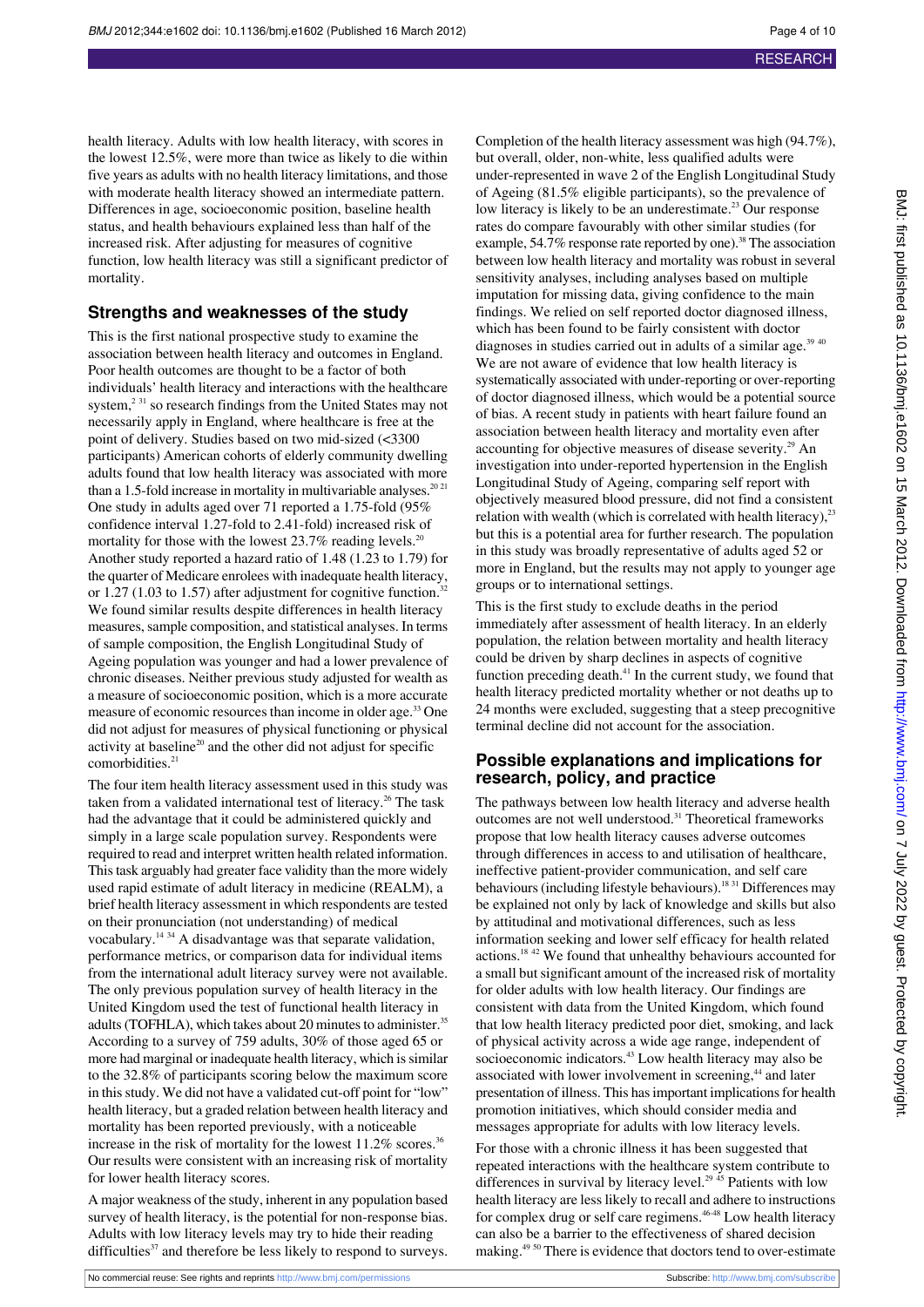patients' reading abilities,<sup>51</sup> leading to patients' confusion and anxiety when they are given written information.<sup>52</sup> It is plausible that repeated anxiety and shame associated with reading difficulties may contribute to the higher levels of depression associated with low health literacy reported in this and other studies.<sup>20 37</sup> We had expected to find a stronger relation between low health literacy and mortality for participants with chronic disease, but there was no statistical interaction between pre-existing chronic condition and health literacy in this study. It may be that there were too few deaths among patients without a chronic illness to identify a significant interaction. Future analyses with longer follow-up and cause specific mortality may clarify this issue.

This study supports the conceptualisation of low health literacy as an indicator of broader cognitive difficulties beyond reading ability, including impaired information processing and memory.<sup>17 18 53</sup> When measures of cognitive function were added to our fully adjusted model (model 5), this significantly attenuated but did not eliminate the association between low health literacy and mortality. This is consistent with previous studies showing that despite considerable overlap, independent mechanisms may link cognition and health literacy to health.<sup>16 30 54</sup> This apparent independence may depend on the breadth of capabilities assessed by the health literacy measure. Poor literacy skills may be associated with specific disadvantages for managing health over and above other cognitive deficits. For example, patients who lack the skills to write and read drug or appointment reminders may find it harder to cope with a failing memory.<sup>54</sup> Cognitive difficulties in older adulthood are likely to be related to childhood cognitive ability (which is heavily influenced by early social and environmental context),<sup>55</sup> educational opportunities, acquisition of knowledge during adult life, and age related cognitive decline.<sup>56</sup> Statistical adjustment for socioeconomic indicators accounted for about a third of the association between low health literacy and mortality. Health literacy, in terms of the knowledge and capabilities to manage health, may mediate the influence of socioeconomic indicators, such as educational attainment, on health outcomes in older age. $20\frac{57}{58}$  If disparities in health literacy related outcomes can be understood and effectively prevented, improving patients' health literacy has the potential to reduce socioeconomic health inequalities.<sup>57 59</sup>

Efforts to improve health related outcomes for patients with health literacy have been described at the levels of interactions with healthcare professionals, healthcare systems, and within the wider community.<sup>19</sup> For example, use of visual aids and "teach back" communication techniques by clinicians led to improved anticoagulant outcomes in a randomised controlled trial.<sup>60</sup> System level interventions include simplification of drug instructions and dosing regimens, interactive online educational programmes, and complex interventions for the self management of chronic disease.<sup>61</sup> Tailored programmes have resulted in improved diabetic control<sup>62</sup> and lower rates of admission to hospital and mortality for patients with heart failure who have low health literacy.<sup>63</sup> Although there is evidence that specific intensive interventions can reduce disease severity, few studies have reported long term follow-up of clinical outcomes, and so the potential effects on mortality are hard to estimate.<sup>19 61</sup> The prevalence of low functional health literacy in older adults in England suggests that in addition to targeted interventions, a population approach may be warranted, whereby consideration of health literacy becomes embedded throughout healthcare design and delivery.<sup>64</sup> For example, rather than screening patients for health literacy, healthcare professionals could routinely employ evidence based "teach back" communication

techniques.<sup>65</sup> Failure to consider patients' health literacy, in terms of both functional skills and health related motivation, may help to explain low uptake of services, such as the NHS HealthSpace personal electronic health record.<sup>66</sup>

Longitudinal research designs, ideally from a life course perspective, will be necessary to clarify the mechanisms linking low health literacy to adverse health outcomes, and the effectiveness of prevention activities. It has been argued that, in addition to healthcare system factors, more comprehensive health literacy measures are needed that assess higher level capabilities such as interpersonal communication skills.12 67 It remains to be seen whether broader conceptualisations of health literacy will improve prediction of health outcomes and understanding of the pathways leading to mortality.

#### **Conclusions**

This study suggests that a third of older adults in England have difficulties reading and understanding basic health related written information. Poorer understanding is associated with higher mortality. This study comes at time when the prevalence of long term conditions is rising and patients are increasingly encouraged to become responsible and active partners in their care.<sup>10</sup> This study serves as a reminder to all healthcare professionals to adopt communication techniques that are effective for patients with low health literacy. At a broader level, the design and delivery of health related services for older adults in England should be sensitive to the limited health literacy capabilities within this population.

Contributors: SB did the statistical analysis, wrote the first draft of the manuscript, and is the guarantor. Both authors designed the study; analysed and interpreted the data; drafted and critically revised the manuscript for important intellectual content; and approved the final version.

Funding: The English Longitudinal Study of Ageing was developed by a team of researchers based at the University College London, National Centre for Social Research, and the Institute for Fiscal Studies. The data were collected by the National Centre for Social Research. The funding is provided by the National Institute of Aging in the United States, and a consortium of UK government departments coordinated by the Office for National Statistics. The developers and funders of the English Longitudinal Study of Ageing and the UK Data Archive do not bear any responsibility for the analyses or interpretations presented here. SB is supported by a PhD Studentship from the British Heart Foundation. AS holds the British Heart Foundation chair of psychology.

Competing interests: All authors have completed the ICMJE uniform disclosure form at [www.icmje.org/coi\\_disclosure.pdf](http://www.icmje.org/coi_disclosure.pdf) (available on request from the corresponding author) and declare: no support from any organisation for the submitted work; no financial relationships with any organisations that might have an interest in the submitted work in the previous three years; no other relationships or activities that could appear to have influenced the submitted work.

Ethical approval: The English Longitudinal Study of Ageing was approved by the London Multicentre Research Ethics Committee (MREC/01/2/91) and informed consent was obtained from all participants.

Data sharing: Users registered with the Economic and Social Data Service (ESDS) have access to the English Longitudinal Study of Ageing datasets, available at [www.esds.ac.uk](http://www.esds.ac.uk/).

- 1 Ratzan SC, Parker R. National Library of Medicine current bibliographies in medicine: health literacy (introduction). National Institutes of Health, 2000.
- 2 Nielsen-Bohlman L, Panzer AM, Kindig DA, eds. Health literacy: a prescription to end confusion . National Academies Press, 2004.
- 3 World Health Organization. Health literacy and health behaviour. 2011. [www.who.int/](http://www.who.int/healthpromotion/conferences/7gchp/track2/en/) [healthpromotion/conferences/7gchp/track2/en/](http://www.who.int/healthpromotion/conferences/7gchp/track2/en/).
- 4 US Department of Health and Human Services. Healthy people 2020. 2010. [http://](http://healthypeople.gov/2020/topicsobjectives2020/pdfs/HP2020objectives.pdf) [healthypeople.gov/2020/topicsobjectives2020/pdfs/HP2020objectives.pdf.](http://healthypeople.gov/2020/topicsobjectives2020/pdfs/HP2020objectives.pdf)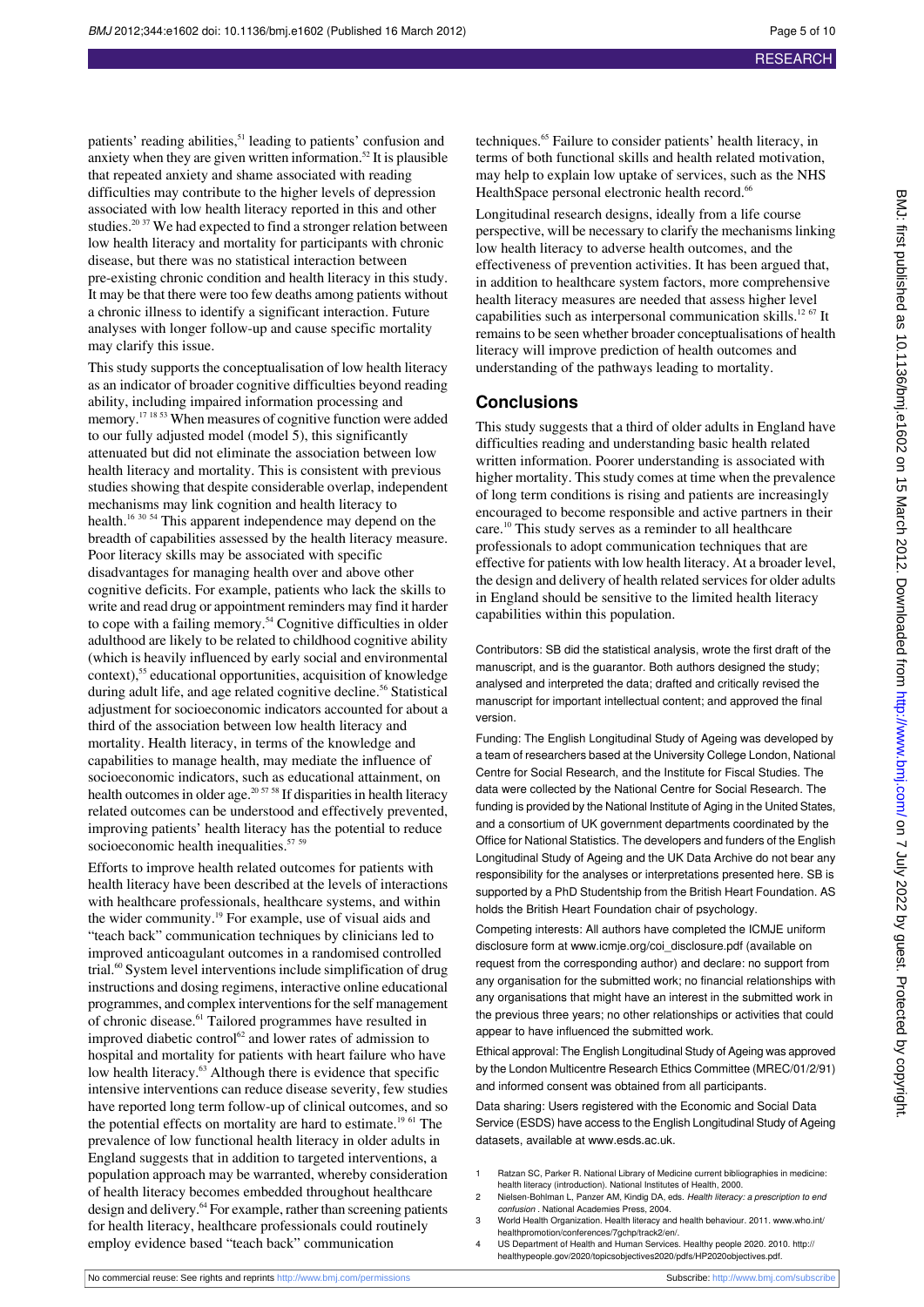#### **What is already known on this topic**

Low functional health literacy is associated with a wide range of adverse health outcomes

Two regional studies in the United States have reported that low health literacy is independently associated with mortality in elderly adults

The scale of literacy problems in older adults in England is not known

#### **What this study adds**

One in three adults over the age of 65 in England had difficulty understanding basic health related written information

Poorer understanding was associated with a higher risk of death over five years, even after accounting for socioeconomic circumstances and baseline health

The limited health literacy capabilities within this population have implications for the design and delivery of health related services for older adults in England

- 5 Public Health Agency Canada. The chief public health officer's report on the state of public health in Canada 2010. 2011. [www.phac-aspc.gc.ca/cphorsphc-respcacsp/2010/fr-rc/](http://www.phac-aspc.gc.ca/cphorsphc-respcacsp/2010/fr-rc/cphorsphc-respcacsp-07-eng.php) [cphorsphc-respcacsp-07-eng.php.](http://www.phac-aspc.gc.ca/cphorsphc-respcacsp/2010/fr-rc/cphorsphc-respcacsp-07-eng.php)
- 6 Bankson HL. Health literacy: an exploratory bibliometric analysis, 1997-2007. J Med Libr Assoc 2009;97:148-50.
- 7 Gazmararian JA, Williams MV, Peel J, Baker DW. Health literacy and knowledge of chronic disease. Patient Educ Couns 2003;51:267-75.
- 8 Berkman ND, Sheridan SL, Donahue KE, Halpern DJ, Crotty K. Low health literacy and health outcomes: an updated systematic review. Ann Intern Med 2011;155:97-107.
- 9 Kondilis BK, Kiriaze IJ, Athanasoulia AP, Falagas ME. Mapping health literacy research in the European Union: a bibliometric analysis. PLoS One 2008;3:e2519.
- 10 Department of Health. Equity and excellence: liberating the NHS. DoH, 2010. 11 Department of Health. Healthy lives, healthy people: our strategy for public health in England. DoH, 2010.
- 12 Nutbeam D. The evolving concept of health literacy. Soc Sci Med 2008;67:2072-8.
- 13 Parker RM, Baker DW, Williams MV, Nurss JR. The test of functional health literacy in adults: a new instrument for measuring patients' literacy skills. J Gen Intern Med 1995;10:537-41.
- 14 Jordan JE, Osborne RH, Buchbinder R. Critical appraisal of health literacy indices revealed variable underlying constructs, narrow content and psychometric weaknesses. J Clin Epidemiol 2011;64:366-79.
- 15 Rudd R. Health literacy skills of US adults. Am J Health Behav 2007;31(Suppl 1):S8-18. 16 Levinthal BR, Morrow DG, Tu W, Wu J, Murray MD. Cognition and health literacy in patients with hypertension. J Gen Intern Med 2008;23:1172-6.
- 17 Federman AD, Sano M, Wolf MS, Siu AL, Halm EA. Health literacy and cognitive performance in older adults. J Am Geriatr Soc 2009;57:1475-80.
- 18 Von Wagner C, Steptoe A, Wolf M, Wardle J. Health literacy and health actions: a review and a framework from health psychology. Health Educ Behav 2009;36:860-77.
- 19 Sudore RL, Schillinger D. Interventions to improve care for patients with limited health literacy. J Clin Outcomes Manag 2009;16:20-9.
- 20 Sudore RL, Yaffe K, Satterfield S, Harris TB, Mehta KM, Simonsick EM, et al. Limited literacy and mortality in the elderly: the health, aging, and body composition study. J Gen Intern Med 2006;21:806-12.
- 21 Baker DW, Wolf MS, Feinglass J, Thompson JA, Gazmararian JA, Huang J. Health literacy and mortality among elderly persons. Arch Intern Med 2007;164:1503-9.
- 22 Marmot M, Banks JA, Blundell R, Lessof C, Nazroo J, eds. Health, wealth and lifestyles of the older population in England: the 2002 English Longitudinal Study of Ageing. Institute for Fiscal Studies, 2003.
- 23 Banks JA, Breeze E, Lessof C, Nazroo J, eds. Retirement, health and relationships of the older population in England: the 2004 English Longitudinal Study of Ageing (Wave 2). Institute for Fiscal Studies, 2006.
- 24 Organisation for Economic Cooperation and Development and Statistics Canada Literacy in the information age: final report of the International Adult Literacy Survey. OECD and Statistics Canada, 2000.
- 25 Learning a living: first results of the adult literacy and life skills survey. Statistics Canada and Organisation for Economic Cooperation and Development, 2005.
- 26 Kirsch I. The International Adult Literacy Survey: understanding what was measured. Educational Testing Service, 2001.
- 27 Steffick DE. Documentation of affective functioning measures in the Health and Retirement Study. Documentation report DR-005. HRS/AHEAD, 2000.
- 28 Health and Retirement Study. Questionnaire. 2000. [http://hrsonline.isr.umich.edu/index.](http://hrsonline.isr.umich.edu/index.php?p=qnaires#online) [php?p=qnaires#online](http://hrsonline.isr.umich.edu/index.php?p=qnaires#online).
- 29 Peterson PN, Shetterly SM, Clarke CL, Bekelman DB, Chan PS, Allen LA, et al. Health literacy and outcomes among patients with heart failure. JAMA 2011;305:1695-701.
- 30 Sterne JAC, White IR, Carlin JB, Spratt M, Royston P, Kenward MG, et al. Multiple imputation for missing data in epidemiological and clinical research: potential and pitfalls. BMJ 2009;338:b2393.
- 31 Paasche-Orlow MK, Wolf MS. The causal pathways linking health literacy to health outcomes. Am J Health Behav 2007;31(Suppl 1):S19-26.
- 32 Baker DW, Wolf MS, Feinglass J, Thompson JA. Health literacy, cognitive abilities, and mortality among elderly persons. J Gen Intern Med 2008;23:723-6.
- 33 Braveman PA, Cubbin C, Egerter S, Chidveya S, Marchi KS, Metzler M, et al. Socioeconomic status in health research: one size does not fit all. JAMA 2005;294:2879-88. 34 Davis TC, Crouch MA, Long SW, Jackson RH, Bates P, George RB, et al. Rapid
- assessment of literacy levels of adult primary care patients. Fam Med 1991;23:433-5. 35 Von Wagner C, Steptoe A, Wolf MS, Wardle J. Health literacy and health actions: a review
- and a framework from health psychology. Health Educ Behav 2009;36:860-77. 36 Wolf MS, Feinglass J, Thompson J, Baker DW. In search of "low health literacy": threshold
- vs gradient effect of literacy on health status and mortality. Soc Sci Med 2010;70:1335-41. 37 Parikh NS, Parker RM, Nurss JR, Baker DW, Williams MV. Shame and health literacy:
- the unspoken connection. Patient Educ Couns 1996;27:33-9. 38 Baker DW, Gazmararian JA, Williams MV, Scott T, Parker RM, Green D, et al. Health
- literacy and use of outpatient physician services by Medicare managed care enrollees. J Gen Intern Med 2004;19:215-20.
- 39 Kriegsman DM, Penninx BW, van Eijk JT, Boeke AJ, Deeg DJ. Self-reports and general practitioner information on the presence of chronic diseases in community dwelling elderly. A study on the accuracy of patients' self-reports and on determinants of inaccuracy. J Clin Epidemiol 1996;49:1407-17.
- 40 Baumeister H, Kriston L, Bengel J, Harter M. High agreement of self-report and physician-diagnosed somatic conditions yields limited bias in examining mental-physical comorbidity. J Clin Epidemiol 2010;63:558-65.
- 41 Wilson RS, Beck TL, Bienias JL, Bennett DA. Terminal cognitive decline: accelerated loss of cognition in the last years of life. Psychosom Med 2007;69:131-7.
- 42 Osborn CY, Paasche-Orlow MK, Bailey SC, Wolf MS. The mechanisms linking health literacy to behavior and health status. Am J Health Behav 2011;35:118-28.
- 43 Von Wagner C, Knight K, Steptoe A, Wardle J. Functional health literacy and health-promoting behaviour in a national sample of British adults. J Epidemiol Community Health 2007;61:1086-90.
- 44 Von Wagner C, Semmler C, Good A, Wardle J. Health literacy and self-efficacy for participating in colorectal cancer screening: the role of information processing. Patient Educ Couns 2009;75:352-7.
- Cavanaugh KL, Wingard RL, Hakim RM, Eden S, Shintani A, Wallston KA, et al. Low health literacy associates with increased mortality in ESRD. J Am Soc Nephrol 2010;21:1979-85.
- 46 Macabasco-O'Connell A, Dewalt DA, Broucksou KA, Hawk V, Baker DW, Schillinger D, et al. Relationship between literacy, knowledge, self-care behaviors, and heart failure-related quality of life among patients with heart failure. J Gen Intern Med 2011;26:979-86.
- Williams MV, Baker DW, Honig EG, Lee TM, Nowlan A. Inadequate literacy is a barrier to asthma knowledge and self-care. Chest 1998;114:1008-15.
- 48 Osborn CY, Bains SS, Egede LE. Health literacy, diabetes self-care, and glycemic control in adults with type 2 diabetes. Diabetes Technol Ther 2010;12:913-9.
- Smith SK, Dixon A, Trevena L, Nutbeam D, McCaffery KJ. Exploring patient involvement in healthcare decision making across different education and functional health literacy groups. Soc Sci Med 2009;69:1805-12.
- 50 Manning DL, Dickens C. Health literacy: more choice, but do cancer patients have the skills to decide? Eur J Cancer Care (Engl) 2006;15:448-52.
- 51 Kelly PA, Haidet P. Physician overestimation of patient literacy: a potential source of health care disparities. Patient Educ Couns 2007;66:119-22.
- 52 Shaw A, Ibrahim S, Reid F, Ussher M, Rowlands G. Patients' perspectives of the doctor-patient relationship and information giving across a range of literacy levels. Patient Educ Couns 2009;75:114-20.
- 53 Wolf MS, Wilson EA, Rapp DN, Waite KR, Bocchini MV, Davis TC, et al. Literacy and learning in health care. Pediatrics 2009;124(Suppl 3):S275-81.
- 54 Moscovitch M. A neuropsychological approach to perception and memory in normal and pathological aging. In: Craik FIM, Trehub S, eds. Aging and cognitive processes. Plenum Press, 1982.
- 55 Feinstein L. Inequality in the early cognitive development of British children in the 1970 cohort. Economica 2003;70:73-97.
- 56 Murray C, Johnson W, Wolf M, Deary IJ. The association between cognitive ability across the lifespan and health literacy in old age: the Lothian birth cohort 1936. Intelligence 2011;39:178-87.
- 57 Bennett I, Chen J, Soroui J, White S. The contribution of health literacy to disparities in self-rated health status and preventive health behaviours in older adults. Ann Fam Med 2009;7:3.
- 58 Schillinger D, Barton L, Karter A, Wang F, Adler N. Does literacy mediate the relationship between education and health outcomes? A study of a low-income population with diabetes. Public Health Rep 2006;121:245-54.
- 59 Protheroe J, Nutbeam D, Rowlands G. Health literacy: a necessity for increasing participation in health care. Br J Gen Pract 2009;59:721-3.
- 60 Machtinger EL, Wang F, Chen LL, Rodriguez M, Wu S, Schillinger D. A visual medication schedule to improve anticoagulation control: a randomized, controlled trial. Jt Comm J Qual Patient Safety 2007;33:625-35.
- 61 Sheridan SL, Halpern DJ, Viera AJ, Berkman ND, Donahue KE, Crotty K. Interventions for patients with low literacy: a systematic review. J Health Commun 2011;16(Suppl 3):30-54.
- 62 Rothman R, DeWalt D, Malone R, Bryant B, Shintani A, Crigler B, et al. Influence of patient literacy on the effectiveness of a primary care-based diabetes disease management program. JAMA 2004;292:1711-6.
- 63 DeWalt D, Malone R, Bryant B, Kosner MC, Corr KE, Rothman R, et al. A heart failure self-management program for patients of all literacy levels: a randomized, controlled trial<br>[ISRCTN11535170]. *BMC Health Serv Res 2*006;13:30.
- For Bose G. Sick individuals and sick populations. *Int J Epidemiol* 1985;14,1:32-8.<br>65 Baker DW. The meaning and the measure of health literacy. *J Gen Intern Med*
- Baker DW. The meaning and the measure of health literacy. J Gen Intern Med 2006;21:878-83.
- 66 Greenhalgh T, Hinder S, Stramer K, Bratan T, Russell J. Adoption, non-adoption, and abandonment of a personal electronic health record: case study of HealthSpace. BMJ 2010;341:c5814.
- 67 Chinn D. Critical health literacy: a review and critical analysis. Soc Sci Med 2011;73:60-7.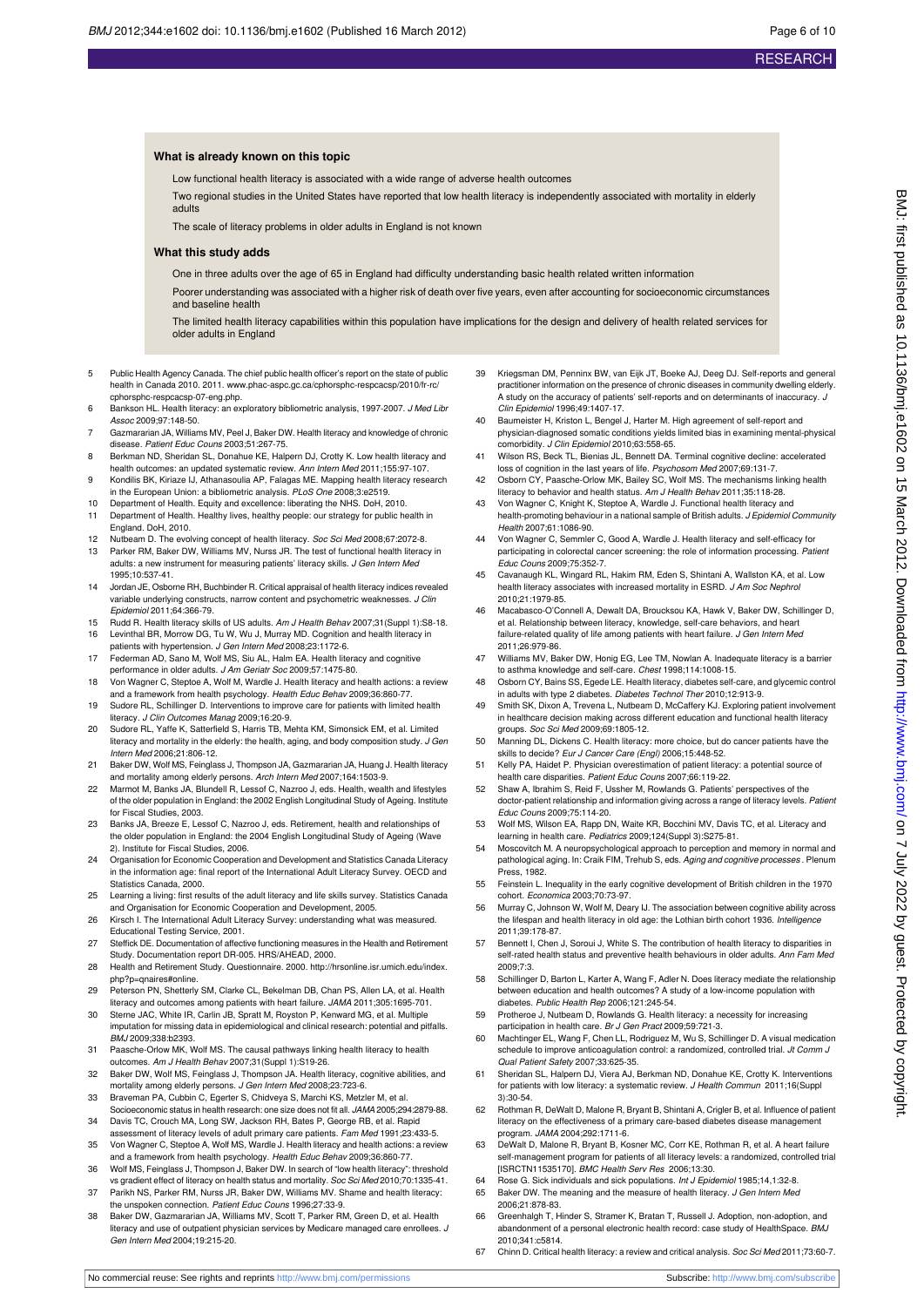#### **Accepted:** 1 February 2012

Cite this as: BMJ 2012;344:e1602

This is an open-access article distributed under the terms of the Creative Commons Attribution Non-commercial License, which permits use, distribution, and reproduction in any medium, provided the original work is properly cited, the use is non commercial and is otherwise in compliance with the license. See: [http://creativecommons.org/licenses/by](http://creativecommons.org/licenses/by-nc/2.0/)[nc/2.0/](http://creativecommons.org/licenses/by-nc/2.0/) and<http://creativecommons.org/licenses/by-nc/2.0/legalcode>.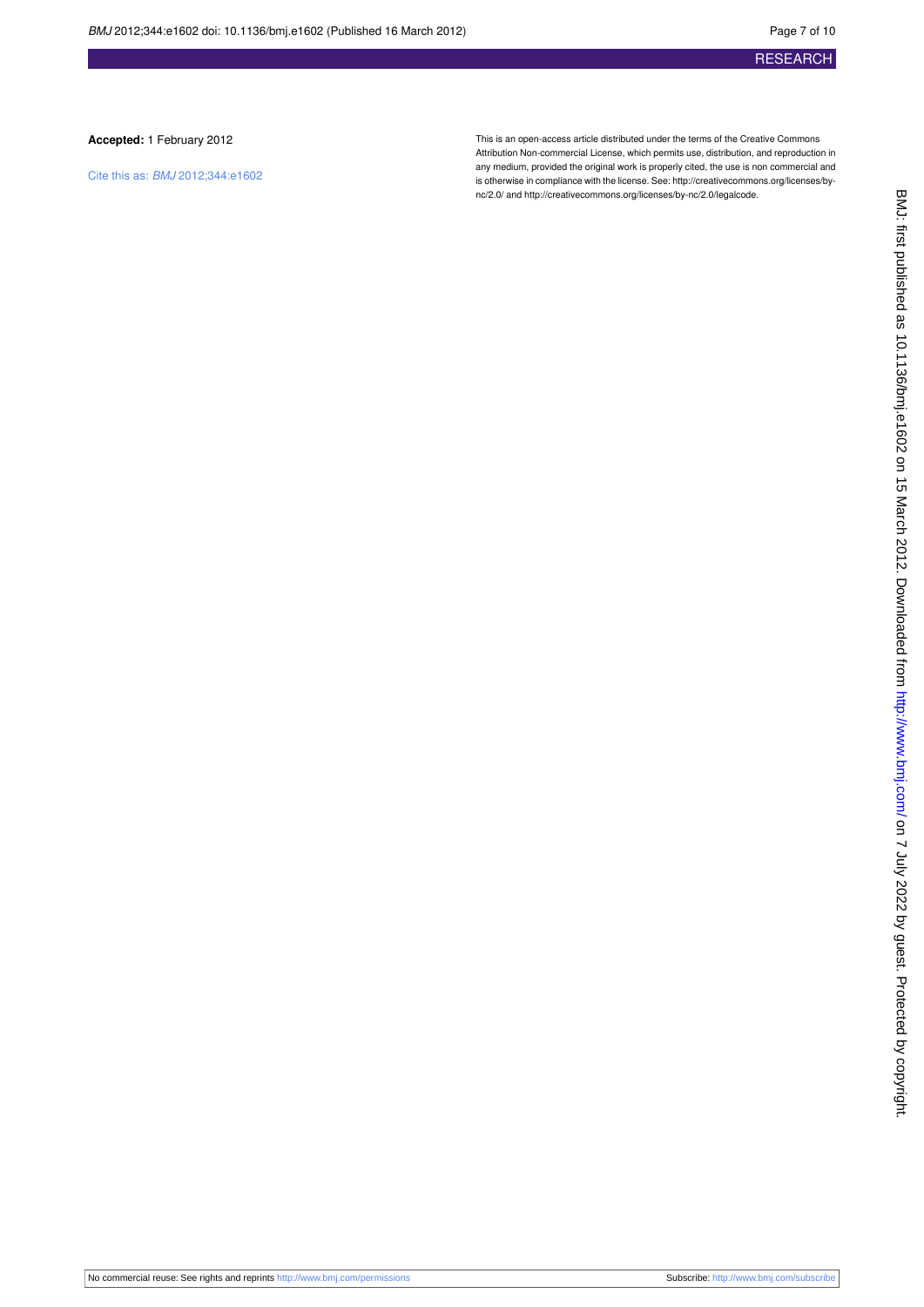# **Tables**

#### <span id="page-7-0"></span>**Table 1| Participant characteristics at baseline by health literacy score. Values are numbers (percentages) unless stated otherwise**

|                                        | <b>Health literacy score</b> |                   |             |                    |
|----------------------------------------|------------------------------|-------------------|-------------|--------------------|
| <b>Characteristics</b>                 | High (n=5278)                | Medium $(n=1597)$ | Low (n=982) | P value, for trend |
| Age group (years):                     |                              |                   |             |                    |
| 52-59                                  | 1815 (34.4)                  | 433 (27.1)        | 175 (17.8)  | < 0.001            |
| 60-69                                  | 1852 (35.1)                  | 518 (32.4)        | 284 (28.9)  |                    |
| 70-79                                  | 1179 (22.3)                  | 449 (28.1)        | 315(32.1)   |                    |
| ≥80                                    | 432 (8.2)                    | 197 (12.3)        | 208 (21.2)  |                    |
| Men                                    | 2384 (45.2)                  | 669 (41.9)        | 462 (47.0)  | 0.998              |
| Educational qualifications:            |                              |                   |             |                    |
| None                                   | 1552 (29.4)                  | 735 (46.0)        | 618 (62.9)  | < 0.001            |
| Up to degree level                     | 2141 (40.6)                  | 577 (36.1)        | 267 (27.2)  |                    |
| Degree or equivalent                   | 1585 (30.0)                  | 284 (17.8)        | 96(9.8)     |                    |
| Occupational class:                    |                              |                   |             |                    |
| Managerial                             | 2055 (38.9)                  | 379 (23.7)        | 168 (17.1)  | < 0.001            |
| Intermediate                           | 1272 (24.1)                  | 386 (24.2)        | 216 (22.0)  |                    |
| Routine                                | 1885 (35.7)                  | 816 (51.1)        | 572 (58.2)  |                    |
| Wealth fifth:                          |                              |                   |             |                    |
| 1, lowest (poorest)                    | 757 (14.3)                   | 330 (20.7)        | 294 (29.9)  | < 0.001            |
| 2                                      | 948 (18.0)                   | 309 (19.3)        | 209 (21.3)  |                    |
| 3                                      | 309 (19.2)                   | 316 (19.8)        | 186 (18.9)  |                    |
| 4                                      | 1090 (20.7)                  | 306 (19.2)        | 139 (14.2)  |                    |
| 5, highest (wealthiest)                | 1210 (22.9)                  | 244 (15.3)        | 102 (10.4)  |                    |
| Missing                                | 261 (4.9)                    | 92(5.8)           | 52(5.3)     |                    |
| Ethnicity:                             |                              |                   |             |                    |
| White                                  | 4662 (88.3)                  | 1430 (89.5)       | 879 (89.5)  | 0.173              |
| Non-white                              | 120 (2.3)                    | 28 (1.8)          | 22(2.2)     |                    |
| Missing                                | 496 (9.4)                    | 139 (8.7)         | 81(8.2)     |                    |
| Limiting longstanding illness          | 1620 (30.7)                  | 587 (36.8)        | 462 (47.0)  | < 0.001            |
| Limitied activities of daily living    | 2894 (54.8)                  | 1002 (62.7)       | 700 (71.3)  | <0.001             |
| Depressive symptoms                    | 644 (12.2)                   | 257 (16.1)        | 232 (23.6)  | < 0.001            |
| Heart disease*                         | 940 (17.8)                   | 335 (21.0)        | 721 (26.6)  | < 0.001            |
| Diabetes                               | 294 (5.6)                    | 124 (7.8)         | 98 (10.0)   | < 0.001            |
| Stroke                                 | 110 (2.1)                    | 51 (3.2)          | 55 (5.6)    | <0.001             |
| Cancer                                 | 149 (2.8)                    | 49 (3.1)          | 27(2.7)     | 0.922              |
| Asthma                                 | 524 (9.9)                    | 165 (10.3)        | 125 (12.7)  | 0.016              |
| Chronic lung disease                   | 69 (1.3)                     | 24 (1.5)          | 20(2.0)     | 0.086              |
| Health behaviours:                     |                              |                   |             |                    |
| <b>Current smoker</b>                  | 724 (13.7)                   | 270 (16.9)        | 179 (18.2)  | 0.003              |
| Exercise once weekly                   | 4300 (81.5)                  | 1198 (75.0)       | 612 (62.3)  | <0.001             |
| Daily/almost daily alcohol consumption | 1649 (31.2)                  | 410 (25.7)        | 225 (22.9)  | < 0.001            |
| Mean (SD) body mass indext             | 27.8 (4.7)                   | 28.3(5.0)         | 27.9(4.8)   | 0.492              |
| Cognitive function:                    |                              |                   |             |                    |
| Time orientation (correct date)        | 4395 (83.3)                  | 1222 (76.5)       | 688 (70.1)  | < 0.001            |
| Mean (SD) recall (No of words)         | 6.0(1.6)                     | 5.4(1.7)          | 4.7(1.7)    | < 0.001            |
| Mean (SD) fluency (animals)            | 21.2(6.2)                    | 18.9(6.0)         | 16.6 (5.8)  | < 0.001            |

\*Includes self reported angina, heart attack, abnormal heart rhythm, or congestive heart failure.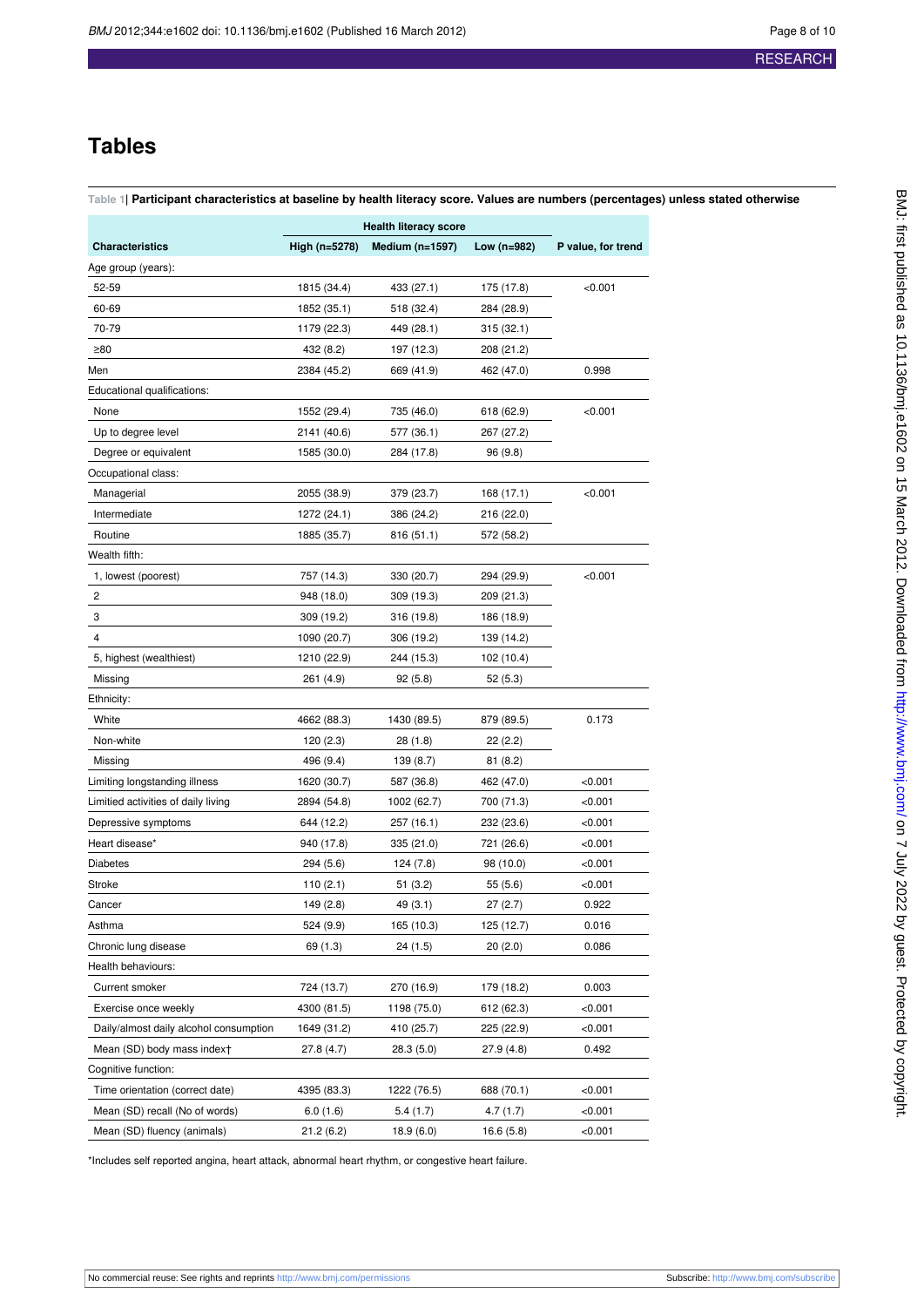#### **Table 1 (continued)**

|                                    | <b>Health literacy score</b> |                     |               |                    |
|------------------------------------|------------------------------|---------------------|---------------|--------------------|
| <b>Characteristics</b>             | High $(n=5278)$              | Medium ( $n=1597$ ) | Low $(n=982)$ | P value, for trend |
| +Measured at nurse visit (n=6149). |                              |                     |               |                    |